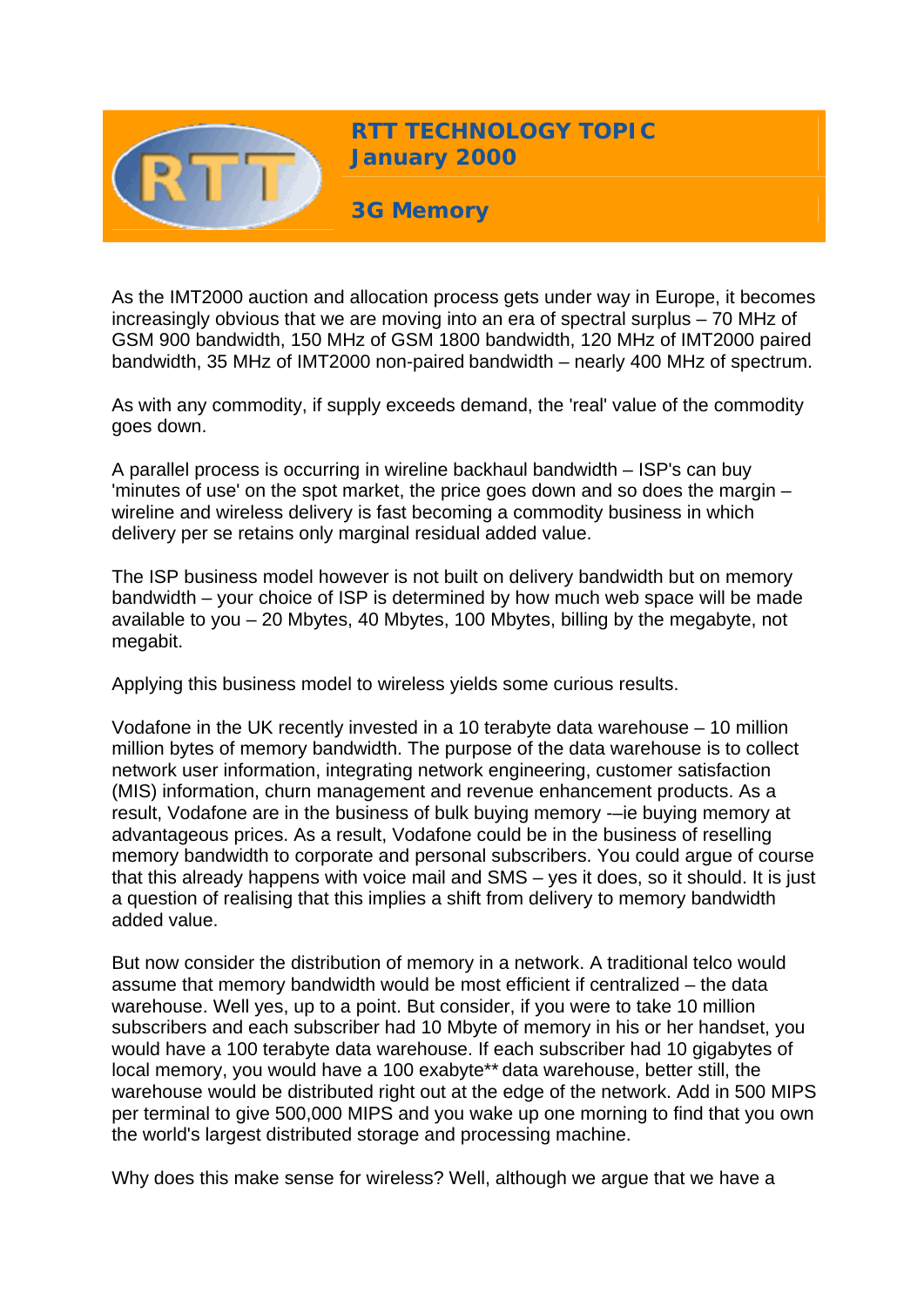surplus of RF access bandwidth, it is difficult to get immediate and instantaneous access to that bandwidth, predominantly because we are power limited (by practice and decree) on both uplink and downlink.



Localized memory in a handset helps solve this problem. Let's take an example.

Figure 1 shows the loading in Erlangs on a typical semi-urban cell site across 24 hours. The loading at night is abysmal. Provided a user can be persuaded to leave his handset on when recharging over night, this is the time to difference down web sites and applications to the user's terminal (using USSD or a GPRS 'always on' packet delivery channel).

In the morning, the user has the 'illusion of instantaneous access', a fully charged handset and very little need to use access bandwidth for the remainder of the day.

So we now have two choices – to invest in network memory bandwidth and/or terminal/handset memory bandwidth.

Terminals today are substantially light on memory – a few hundred kilobytes of ROM, a few hundred kilobytes of RAM. However, keep an eye on memory technology in two areas, FRAM and hard disk developments. In FRAM (a ferroelectric random access memory device), the storage cell consists of a transistor to switch the power on and off and a capacitor to store a charge representing one binary digit (bit) of information. As with all memory devices, a FRAM capacitor can change between 2 different but relatively stable steps to represent a 0 or a 1. The bit storing capacitors are coated with a thin film of material that changes from positive to negative when a voltage is applied to it. The clever thing about FRAM is that it maintains this polarization even when voltage is removed – ie potentially it has the capacity and cost benefits of DRAM but with the added benefit of non-volatility (memory without power consumption).

Alternatively, it is really quite plausible to consider hard disk drives even in small form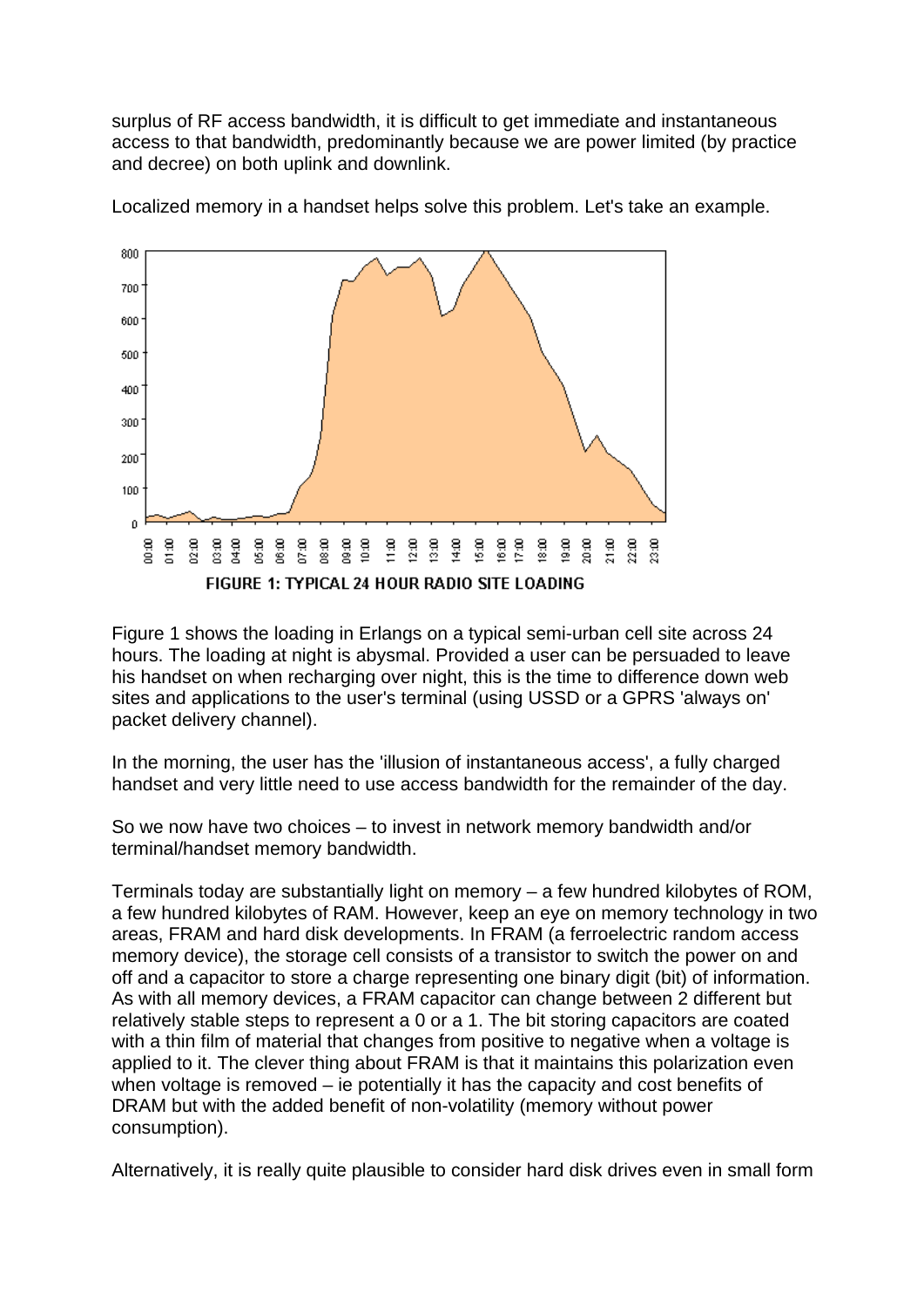factor appliances.

Miniature hard disk drives compatible with a 10.5 mm deep Type III PC card started becoming available in the early 1990's, typically 40 Mbyte devices. By 1998, 1 Gbyte had arrived, compressed into a 5 mm type II PC card. By 2002, 15 gigabyte Type III cards will be practical and cost effective (typically a hard disk solution will be an order of magnitude cheaper than solid state, per megabyte of storage supplied).

To put this into a consumer electronics perspective, a standard CD ROM holds 680 Mbytes of memory, a DVD (digital versatile disk) holds 17 Gbyte of memory – either way, it gives you the equivalent of nine hours of studio quality video and multi channel surround sound stereo in the palm of your hand!

Why would you need this? Simple, for sending and receiving MP3 and MP4 files. MP4 takes MP3 (high quality audio streaming) and moves it to a standard for handling complex content divided into still images, video and audio objects. MP4 is effectively a building block for future 3G revenues – it is **very** dependent on having substantial localised memory bandwidth available.

Ericsson's demonstration at Cebit of an MP3 player embedded into a cell phone (using a 340 Mbyte Microdrive miniature hard disk) provides a topical practical example.

Memory technologies will be a key facilitator in the implementation of 3G networks. Apart from all of the above, packet networks need memory bandwidth to avoid packet loss – look at what happens when a router runs out of buffer bandwidth.

Investing in memory bandwidth therefore includes investing in transport bandwidth, network bandwidth (data warehousing for re-sale to subscribers) and terminal resident bandwidth – the returns from investing in memory bandwidth will be higher than an equivalent investment in delivery bandwidth (whether wireless or wireline). Optimising the distribution of memory bandwidth will be a key design parameter in 3G network implementation. For wireless, where power constraints limit the amount of instantaneous accessibility available, it makes particular sense to invest in memory bandwidth in the user appliance (ie subsidize memory bandwidth).

## **What is an Exabyte?**

An Exabyte is 1000 timesbigger than a petabyte, which is 1000 times bigger than a terabyte, which is 1000 times bigger than a gigabyte, which is 1000 times bigger than a megabyte, which is

1000 times bigger than a kilobyte.

| Exa   | F | $10^{18}$       |
|-------|---|-----------------|
| Peta  |   | $10^{15}$       |
| Tera  |   | $10^{12}$       |
| Migga | М | 10 <sup>8</sup> |